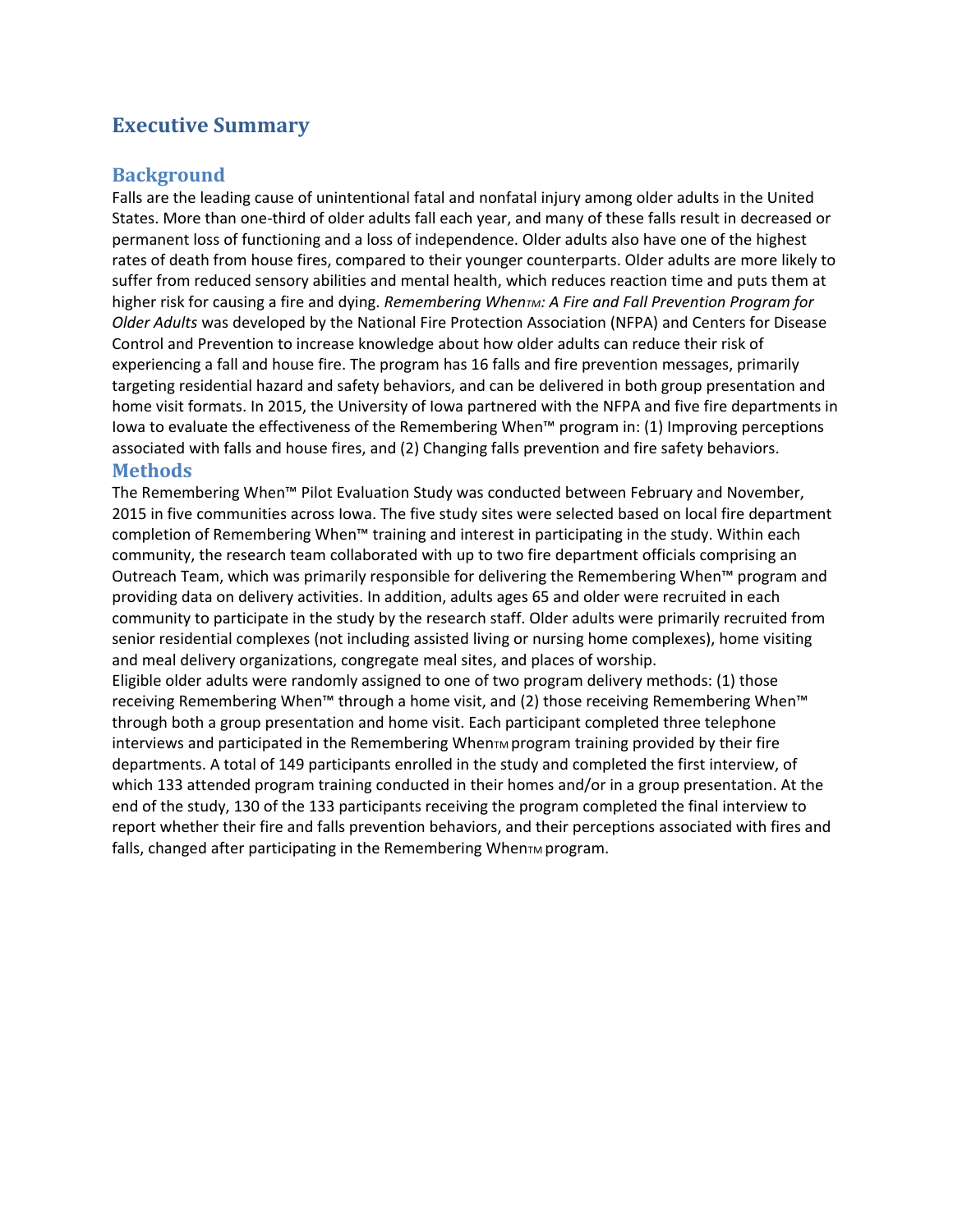# $--$  Page 2  $--$

## **Findings**

• **Program Delivery:** Overall, the Outreach Teams delivered the Remembering When™ key messages with fidelity. There was variation in the extent to which Outreach Team members covered each of the key fall and fire safety messages and used supportive materials. However, some of this variation is likely to have been due to the different needs of the participants.

• **Older Adult Participant Characteristics:** More than half of the participants (66%) were at least 75 years of age, and the majority were female (76%) and White (98%). Sixty percent of the participants lived in an apartment or condominium, and approximately one-third (34%) lived in a house. More than two-thirds of the participants reported an annual income below \$50,000. Most of the participants were non-smokers and/or lived in a household without a smoker (95%). Just over half of the participants (55%) reported being in very good or excellent health, while another 35% reported being in good health.

• **Outreach Team Characteristics:** Ten individuals from five Iowa fire departments participated in the study. Most had been working with community service programs and with older adults for more than ten years. One fire department official had experience delivering the Remembering When™ program prior to the study.

• **Risk Factors for Falls and Fires:** Older adult participants exhibited risk factors for falls, including older age, female gender and overall multifactorial risk based on a validated fall risk self-assessment. They also exhibited risk factors for experiencing a house fire, including older age, lower household income, and rental residential tenure. We found no differences in fall and fire risks between participants in the home visit only study arm and participants in the home visit and group presentation study arm with respect to demographics and fall and fire risks.

• **Participation in Falls and Fire Safety Programs:** Ten percent of the participants reported ever having participated in a falls prevention program, and 18% reported ever having participated in a fire safety program prior to the Remembering When $TM$  program.

• **Changes in Falls Prevention Behaviors:** Prior to receiving the program, most participants were engaged in program-recommended activities, including exercising regularly (86%), taking their time to get up from sitting or lying down (83%), keeping stairs and walking areas free of clutter (73%), and keeping a well-lit path between the bedroom and bathroom at night (73%). Following the Remembering When $\tau$ M program, more participants cleared their paths of travel (baseline:  $n=104$ , 95%; follow-up:  $n=80$ , 73%), used non-slip mats (baseline: n=72, 66%; follow-up: n=86, 78%), turned on lights before using the stairs (baseline: n=54, 49%; follow-up: n=51, 46%), and installed grab bars on the walls next to the bathtub, shower and/or toilet (baseline: n=60, 55%; follow-up: n=78, 71%). We did not observe differences in the percentage of participants improving their falls prevention practices between the two study arms.

• **Changes in Fire Prevention Behaviors:** Most of the participants were engaged in fire safety practices prior to receiving the Remembering When $\tau_M$  program, including having a smoke alarm installed